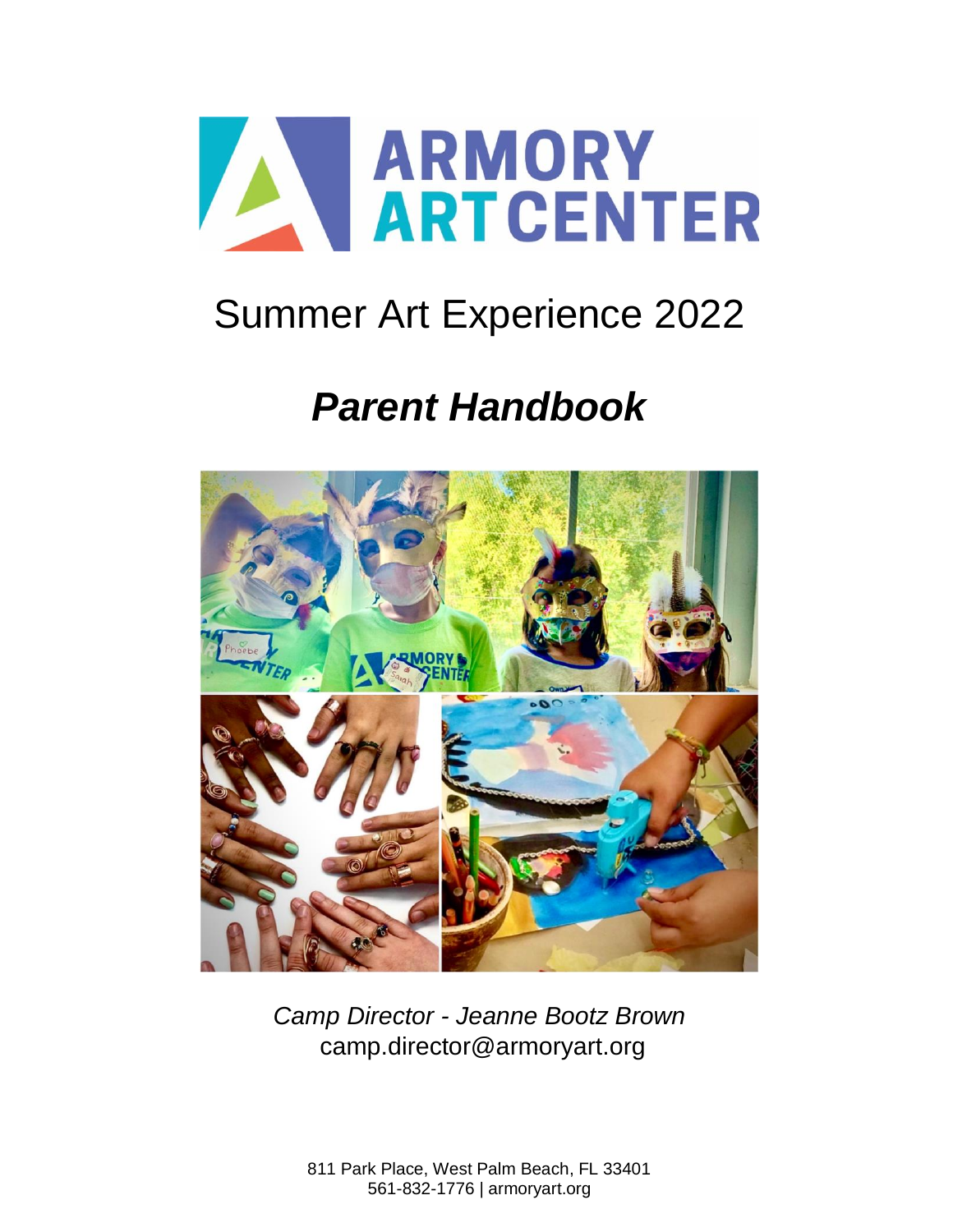# TABLE OF CONTENTS

| <b>Our Mission</b>                              | 3 |
|-------------------------------------------------|---|
| Hours, Days and Months of Operation             | 3 |
| <b>Activities Offered</b>                       | 3 |
| <b>T-Shirts</b>                                 | 4 |
| <b>Daily Camper Needs</b>                       | 4 |
| <b>Enrollment Procedures</b>                    | 4 |
| <b>Refund Policies</b>                          | 5 |
| Arrival, Departure and Release Procedures       | 5 |
| <b>Art Work</b>                                 | 5 |
| <b>Student Demeanor and Guidance Procedures</b> | 6 |
| <b>Conduct Policies</b>                         | 6 |
| <b>General Health Practices</b>                 | 7 |
| <b>Accident/Medical Emergency</b>               | 7 |
| <b>Parental Communication</b>                   | 7 |
| <b>Scholarship Information</b>                  | 8 |
| <b>Reminder of Camp Hours</b>                   | 9 |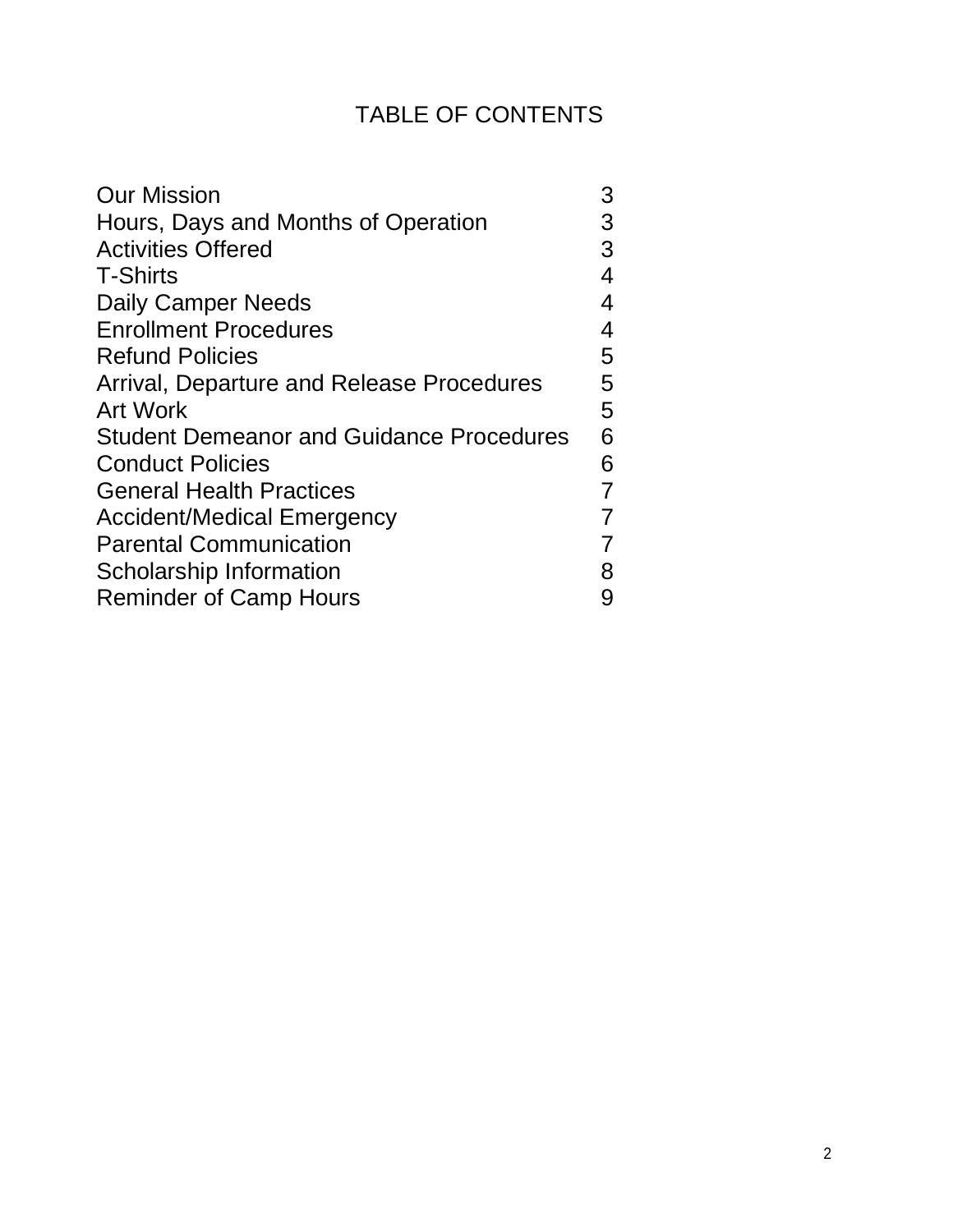#### **MISSION**

Our mission at the Armory Art Center is to inspire the creation and experience of art.

#### <span id="page-2-0"></span>**HOURS, DAYS AND MONTHS OF OPERATION**

The Armory Art Center Summer Arts Experience is offered during the day, Monday through Friday, for 9 weeks, May 31 – July 29, 9:00AM – 4:30PM. There is no camp on May 30<sup>th</sup> or July 4th.

#### <span id="page-2-1"></span>**ACTIVITIES OFFERED**

Each camper is placed into his/her respective age group and guided through art activities that are geared for their development level. At certain points during the day, campers are brought together for special activities.

A typical camp day includes:

#### **Junior Camp (Ages 6-12)**

| <b>Activity</b>     | Time                 |
|---------------------|----------------------|
| <b>Studio Class</b> | $9:00 - 11:00$ am    |
| Lunch               | $11:00 - 11:45am$    |
| Recess              | $11:45am - 12:15pm$  |
| Cool down           | $12:15 - 12:30$ pm   |
| <b>Studio Class</b> | $12:30 - 2:30$ pm    |
| Afternoon Snack     | $2:30 - 3:00$ pm     |
| <b>Studio Class</b> | $3:00$ pm $-4:30$ pm |

#### **Teen Camp (Ages 13-18)**

| <b>Activity</b> | <b>Time</b>        |  |
|-----------------|--------------------|--|
| Studio Class**  | $9:00am - 12:00pm$ |  |
| Lunch           | $12:00 - 1:30$ pm  |  |
| Studio Class**  | $1:30 - 4:30pm$    |  |

\*\*Teachers may allow for students to have a break for a snack in the classroom as time allows.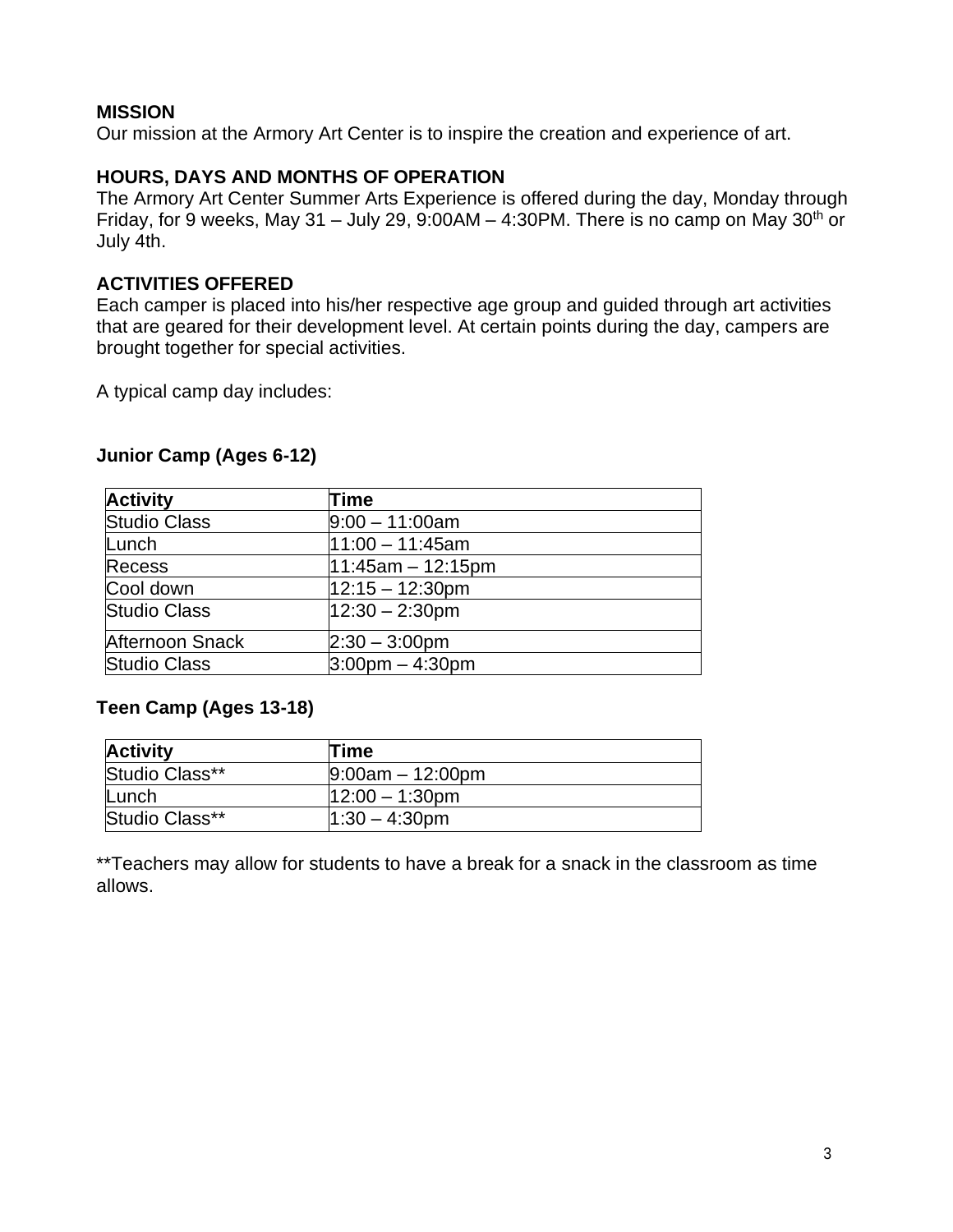## <span id="page-3-0"></span>**T-SHIRTS**

Each child will receive one T-shirt when camp begins. You may purchase additional shirts for \$10 each.

#### <span id="page-3-1"></span>**Daily Camper Needs:**

- □ 2 Healthy Snacks/1 Lunch
- Water Bottle (must have—*\*Water fountains will only be used to fill water bottles)*
- □ Comfortable Play Clothes (may get ruined)
- □ Close-Toed/Close-Heeled Athletic Shoes recommended all else at parent's discretion
- □ Positive Attitude

#### **Campers Do Not Need:**

- □ Make Up
- □ Electronic Devices
- □ iPods or MP3 Players
- □ Video game devices
- □ Headphones
- □ Toys/Stuffed Animals
- □ Negative Attitude
- Money
- Weapons
- □ Trading Cards
- **D** Jewelry

All necessary personal items that come to camp should be clearly labeled with the camper's name. Items that are lost will be placed in a lost and found area. Due to our limited storage space, if items are not claimed by the end of the camp session, they will be donated to local charities.

Please remember we are not responsible for lost, misplaced, damaged or stolen items.

All cell phones must be on silent.

We understand it is important to have contact with your child during the day, however, we ask that unless absolutely necessary, please have your child leave his/her cell phone at home. Our volunteers and teachers are asked to refrain from using their cell phones as well. Our camp is well staffed and there is a phone in each classroom as well as in each office. So, if a child needs to contact a parent, or vice versa, there are procedures in place for this. Please call (561) 832-1776 and ask for the Camp Director.

#### <span id="page-3-2"></span>**ENROLLMENT PROCEDURES**

All enrollment is done electronically at [www.armoryart.org, b](http://www.armoryart.org/)y phone or in person. Tuition must be paid at the time of enrollment. Enrollment is not complete until payment has been received and your signed paperwork has been returned.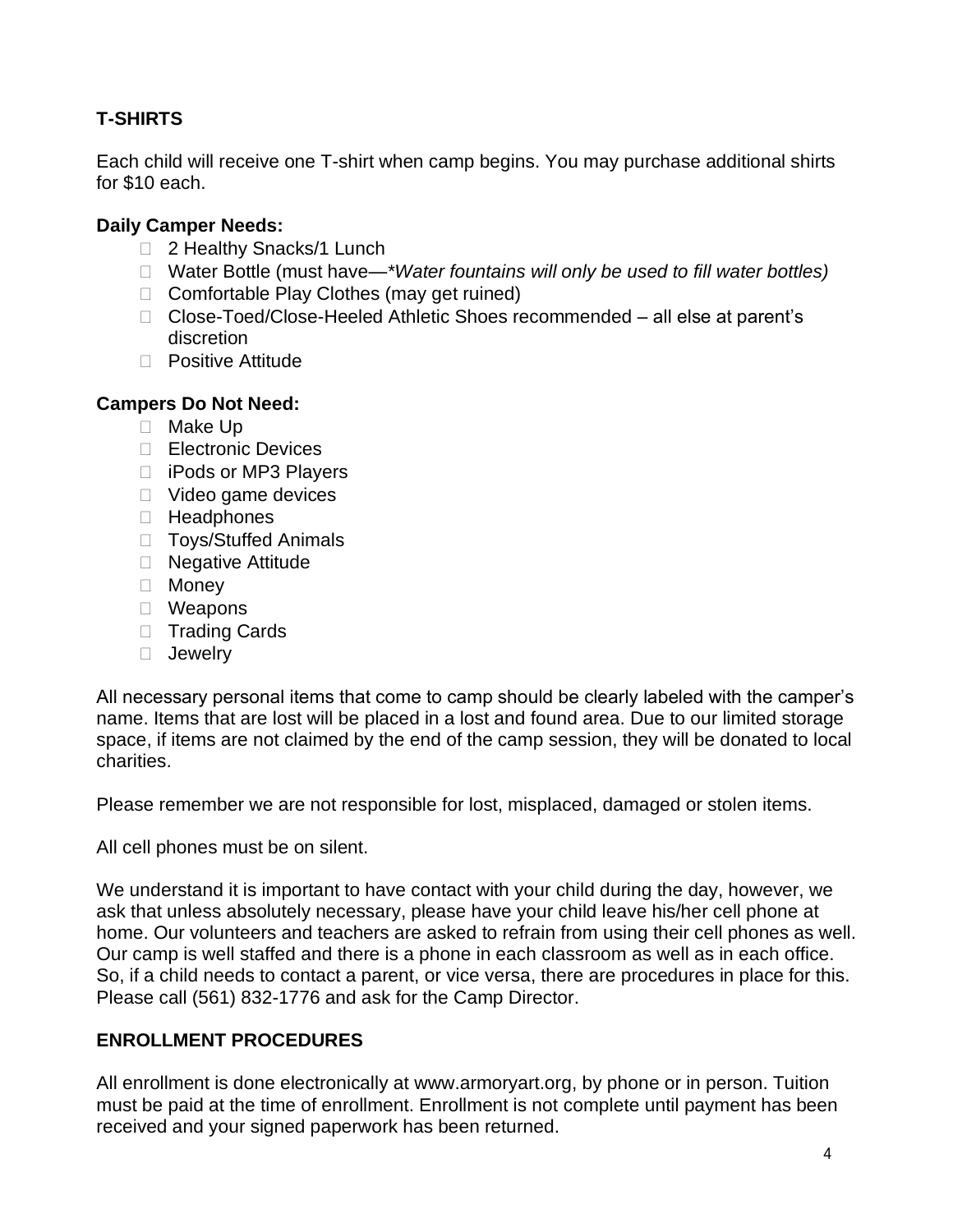#### **REFUND POLICY**

Tuition is refundable up to five business days prior to the start of your student's camp week, minus 10% of tuition for cancelation. Please note that there is no refund for a student dismissed from camp due to behavior which endangers or disrupts camp activities.

#### <span id="page-4-0"></span>**ARRIVAL, DEPARTURE AND RELEASE PROCEDURES**

Parents are responsible for drop off between 8:30 – 9:00AM and pick up between 4:30 – 5:00PM. Parents who drop off children before 8:30AM and/or fail to pick up by 5:00PM without registering for extended care will be assessed the extended care fee (see below). All campers must be picked up from extended care by 5:30PM. The Armory reserves the right to withdraw a student from the program without a refund for failure to pick up your child by 5:30PM after the second offense. The Armory is not responsible for supervision of children dropped off before 7:45 AM.

All parents/guardians must sign their camper in and out each day. Your camper will only be released to the persons listed on the enrollment information form. This person will be requested to show proper identification. **Please make note to bring your photo ID** to the camp site. Only those designated on our enrollment form will be allowed to modify your information. All changes must be made with the camp director.

If you indicated on your child's enrollment form that he/she may be released to a sibling under the age of 18, then the sibling must be listed as an authorized person to pick up your child on the child's enrollment form. If you wish for your child to have permission to walk or ride their bike home, then please contact the camp director to complete an additional form prior to your child being released from our care.

In any case concerning a custody clause or dispute, court documents must be provided.

#### **Extended Care Hours**

- Morning: 7:45AM 8:30AM …. \$8.00/day or \$40/week
- Afternoon: 5:00PM 5:30PM …. \$8.00/day or \$40/week
- Morning and Afternoon …. \$16.00/day or \$80/week
- Price includes all siblings

#### <span id="page-4-1"></span>**ART WORK**

Due to the scope of many projects, some will not be finished until the end of the camp week. We will send artwork home with your child when it is finished. Please let the Armory know of any pre-arranged absences your child will take from camp – if we know in advance, every effort will be taken to help them complete as much of the project as possible.

Any artwork or personal items belonging to your children that are left behind will be held for **ONE week only**. Attempts to contact you via email or phone will be made. After this time, the Armory is not responsible for these items.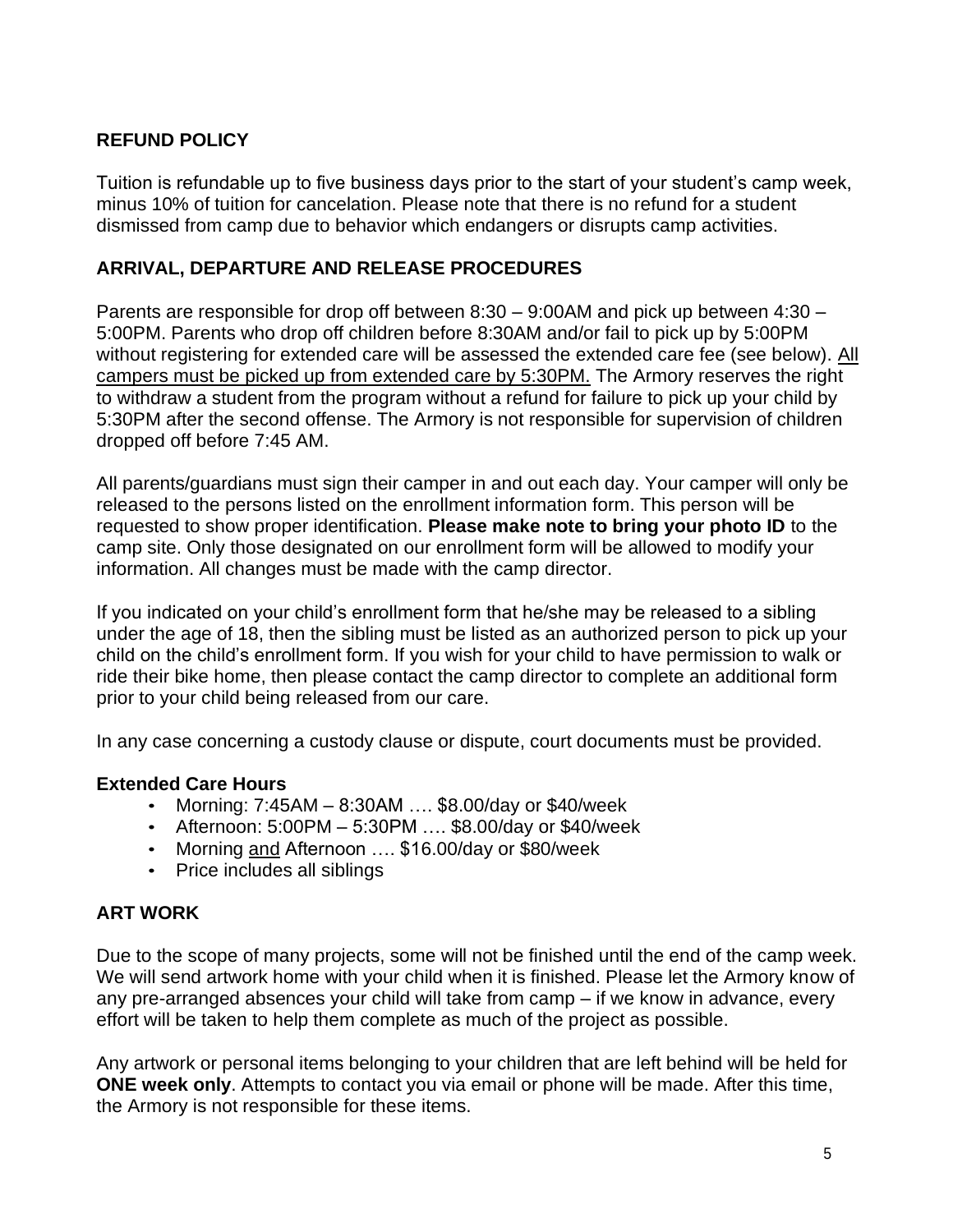## <span id="page-5-0"></span>**STUDENT DEMEANOR AND GUIDANCE PROCEDURES**

Self-management skills and positive social interactions among campers and adults are encouraged and maximize everyone's enjoyment of camp. Programs use positive guidance methods including reminders, distraction, logical consequences and redirection. Selfmanagement skills are taught according to the following guidelines:

- $\Box$  Consistent rules are clearly stated. Campers are expected to work and play within known limits.
- $\Box$  Behavior expected of campers is age appropriate and according to development level.
- $\Box$  An atmosphere of trust is established in order for campers to know that they will not be hurt nor allowed to hurt others.
- $\Box$  Staff members strive to help campers become acquainted with themselves and their feelings. This will help them learn to cope with their feelings and control them responsibly.

Camper safety is the most important concern of the program; therefore, campers whose behavior is dangerous or repeatedly disruptive must be immediately picked up from the program by someone designated through the departure and release procedures. Repeated disruptive or dangerous behavior will be discussed with the camper's parent/guardian and can result in loss of privileges or activities, suspension or termination from the program.

### <span id="page-5-1"></span>**CONDUCT POLICIES**

As in any activity, inappropriate behavior of a few campers can have a dramatic impact on the experience of the entire group. Therefore, the following conduct policies apply directly to each individual camper and will be used in determining the camper's eligibility to continue as a participant in the camp program. Infractions are documented in an incident/discipline report. Please make certain that both you and your child are completely familiar with these conduct policies.

A camper may be suspended or released from camp, without refund, for the following behavior while participating in the program:

- Leaving the Armory Art Center camp building site without permission or going into unauthorized areas
- Using foul language, fighting, being rude or discourteous to staff and other campers
- Verbal or written threats to staff or other campers
- Defacing school property or field facilities or any property visited
- Engaging in fighting, intentionally injuring another camper or bullying
- Bringing or using any illegal substances and/or weapons
- Public displays of affection
- Stealing or defacing another camper's property
- Refusing to remain with the group while at camp and during outings
- Refusing to follow check in and out procedures or refusing to follow basic rules of safety
- Refusing to participate in daily camp activities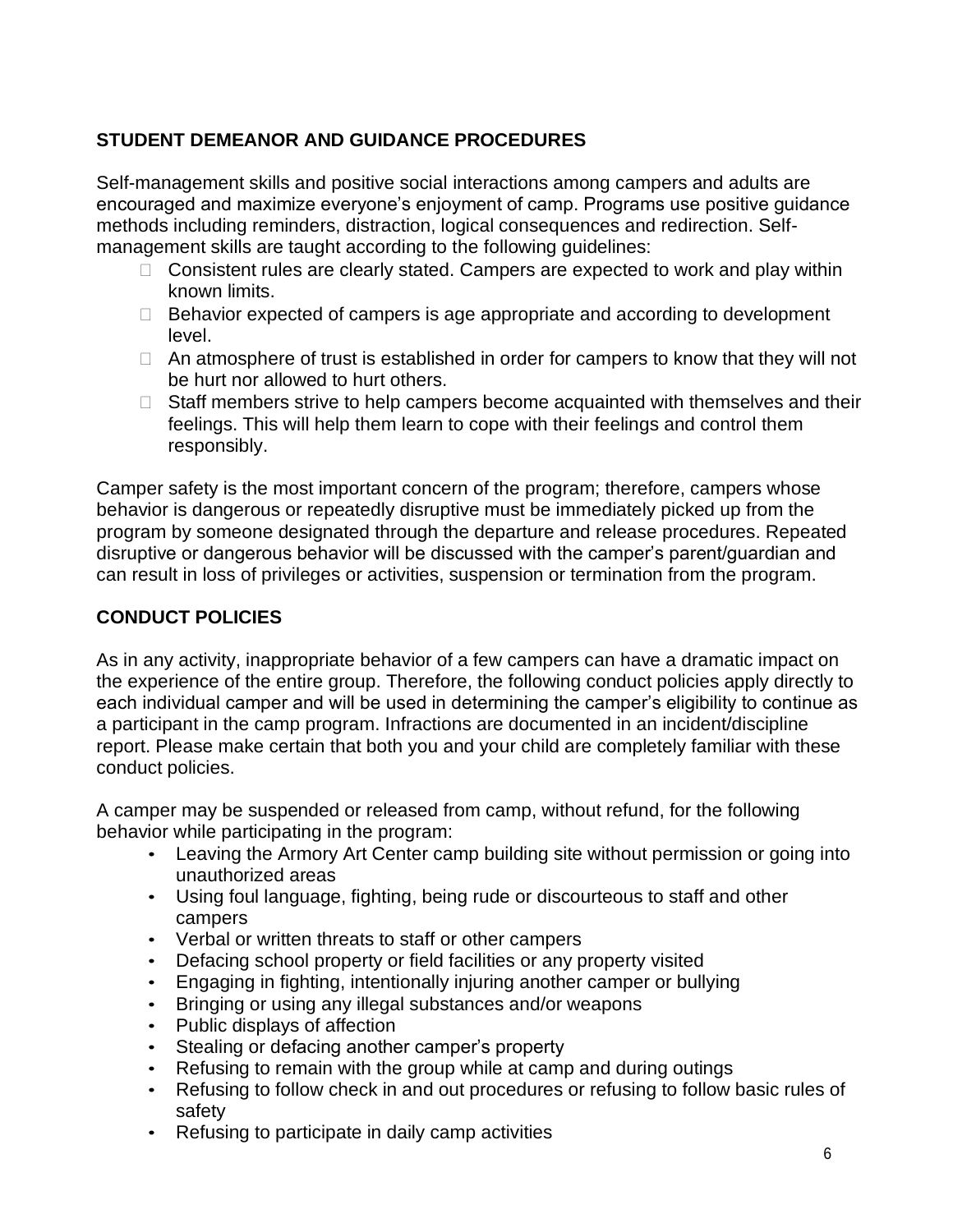#### **Disciplinary procedure:**

First incident - Parent notified by phone and/or in writing

Second incident - Disciplinary write-up

Third incident - The action taken at this point is at the discretion of the director. (Range of discipline: one day suspension to removal from the program).

#### **HEALTH/SAFETY GUIDELINES, ILLNESS AND EXCLUSION AND MEDICATION POLICY**

#### <span id="page-6-0"></span>**General Health & Safety Practices**

- Campers with colds or illness will not be admitted. Please do not put The Armory in the position of refusing your child.
- Campers with head lice will not be allowed to attend camp. The Armory camp follows the same guidelines as the public school system.
- Please let The Camp Director know immediately if your child has a communicable illness or infection. This will allow for notification of parents of children attending the program. Campers with communicable conditions may not return to camp without a note from their physician.
- Prescription medications will not be administered.
- No camper may attend the program barefoot. Flip flops and sandals are not safe in a camp environment.
- A camper will only be released to those persons listed on the release forms in the enrollment information.
- All camp staff are required to check identification of anyone whom they do not know. This includes parents, relatives and friends.
- Staff will not be permitted to transport any camper.
- Anyone working with children is required by law to report any suspected child abuse. This includes physical, sexual, emotional, mental and neglect.
- Staff are not permitted to babysit or participate in non-Armory Art Center organized activities with participants in the program.

#### **ACCIDENT OR MEDICAL EMERGENCY**

The staff makes sure your camper's safety is their number one priority. Should your camper need medical attention, the camp director will try to notify the parents immediately. Parents are asked to notify the camp director immediately of any change of address or telephone numbers. If parents cannot be reached, the director has the authority to seek medical attention at the parent's expense.

If the situation is a major medical emergency, the camp director will call 911 immediately. The parents will assume fees for the emergency transportation.

### <span id="page-6-1"></span>**PARENTAL COMMUNICATION**

Open communication is very important to the success of your child's camp experience. Parents are welcomed visitors to our programs. Please check daily for posted notices, fliers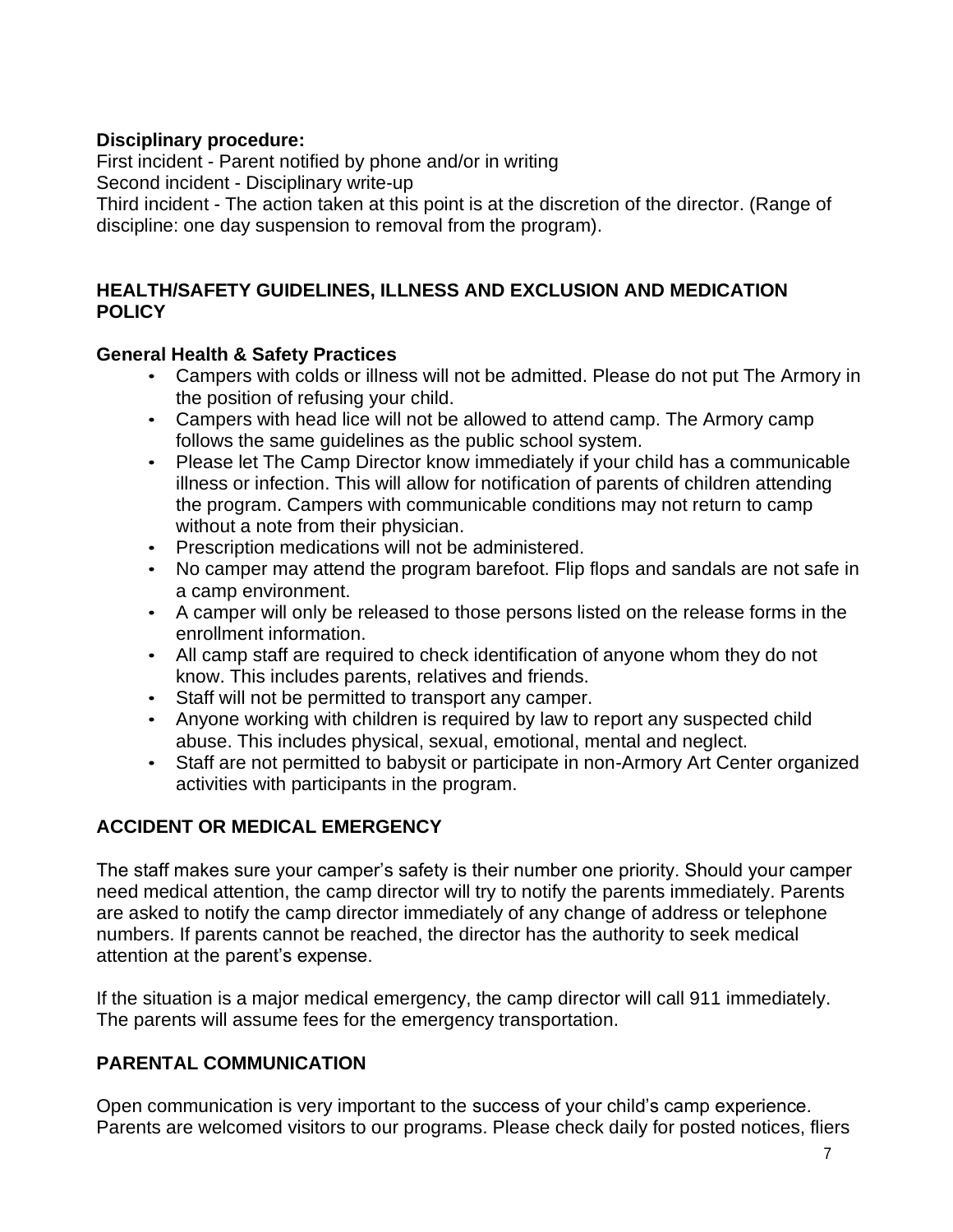or other information. Your feedback is welcome regarding our program at any time. Comments regarding program expectations, suggestions, ideas and comments on ways to improve our service to you and your family are appreciated. A summer camp evaluation form will be made available at the end of each session. Please take a couple of moments to fill one out. It is through these evaluations we make improvements. Your opinion counts!

#### <span id="page-7-0"></span>**SCHOLARSHIP INFORMATION**

The Armory Art Center offers scholarships to its participants that are designed to fit your individual financial situation. Limited financial assistance is available to individuals and families who substantiate a need. Contact the camp director for more information.